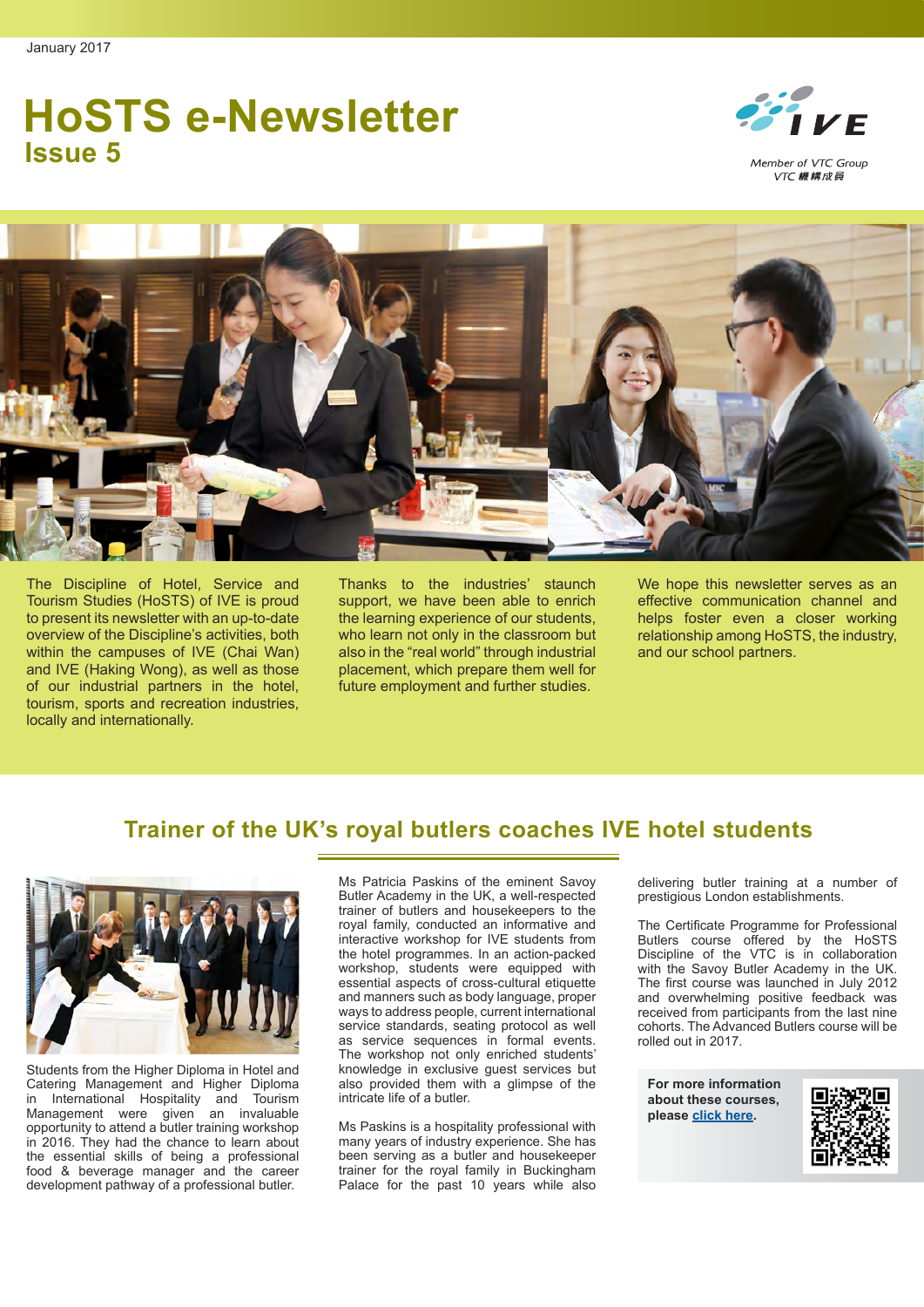#### **IVE tourism student wins national competition**



The fourth "Zhonghua Cup" Competition organized by the National Association of Vocational Education of China, Shanghai Branch, was held in August 2016. The contest, with the aim of promoting skills excellence

among youths and professionals, was a valuable platform for students to exchange ideas with competitors from Shanghai and Taiwan.

A few HoSTS students from the Higher Diploma in Tourism and MICE were selected to participate in this competition. Among them, Li Chung Yung was awarded the First Runner Up in the Tourism Trade Category Tour Guide Service. Armed with some coaching from his lecturers prior to the event, Li meticulously applied the professional skills he has learnt in modules such as "Tourist Destinations and Attractions" and "Tour Guiding and Escorting Practices". He had prepared an exciting, brand-new itinerary with lively commentary for this contest to showcase the tourism highlights of Hong Kong. His engaging presentation and indepth knowledge of tourism resources helped him surpass the others and seize the award.

"Going up on the stage to do my gig was exhilarating," he said. "I was glad that I knew my subjects well… so it was really a delightful experience to put together something I love and be able to share it with people. I have learnt so much in this competition!"

**To learn more about the HoSTS programme, please [click here](http://www.vtc.edu.hk/hosts/ivesite/html/en/hostscourses.html).**



#### **IVE Career Expo presents ample job opportunities to students**



With over 45 organisations from the hotel, tourism, leisure and recreation industries offering more than 300 jobs to our graduating students, the HoSTS Career Expo was a success in 2016, with overwhelmingly

positive feedback. The annual HoSTS Career Expo provided a valuable platform for our students to learn from leading companies about job requirements as well as expectations of potential employers for various job openings. On-site interviews were also conducted by employers at the venue.

Phoebe Lui, a fresh graduate from the Higher Diploma in Hotel and Catering Management, was offered a position as the Front Office Executive of a 5-star hotel right after the Expo. Phoebe was very pleased to secure a job before her graduation. After discussing with her lecturers, Phoebe set a clear plan to develop her career in the hotel industry. She is confident that she will be able to take up this new challenge.

"As we have done similar tasks in our internship, it will be a smooth transition from studies to a full-time career!" she said.

**To learn more about our career expo, please [click here.](http://www.vtc.edu.hk/hosts/ivesite/html/en/expo.html)**



#### **Overseas industrial attachment for IVE students in Japan**



Four lucky students from HoSTS were sent to a famous beach hotel and resort in Okinawa, Japan for an industrial attachment (IA) in July 2016. The students were given a twoweek intensive training and job-shadowing programme at South Beach Hotel and Resort.

They job-shadowed the hotel's supervisors in various departments such as front office, reservations, food and beverage, housekeeping and human resources. Staying in the staff quarters and taking up specific job duties in the hotel every day, students fully immersed themselves in the unique Japanese hospitality and working culture.

"From the CV preparation, then Skype<br>interview by the Japanese Human Japanese Human Resources Director of the hotel, to the actual IA programme, I have experienced and learnt so much!" said Yee-ting, one of the participating students from the Higher Diploma in Tourism and MICE. "I am very grateful for this opportunity. This learning programme has broadened my horizons in hotel operations and customer service. With the intensive Japanese language training for the final presentation, which we were required to do using the respectful Japanese formal speech, my communication skill has improved tremendously. Now I am confident in speaking Japanese and providing services to Japanese customers."

Cathy from Higher Diploma in International Hospitality and Tourism Management expressed her view. "I was very impressed by the well-structured learning programme and the shadowing opportunity," she said. "With training followed by the shadowing in different departments, I was able to understand the daily operations and management of a resort hotel. It really allowed me to reflect on what I have learnt in my higher diploma studies. I was able to compare the similarities and differences between the hospitality styles in Hong Kong and Japan."

**To learn more about the various exchange programmes, please [click here.](http://www.vtc.edu.hk/hosts/ivesite/html/en/exchangeprogrammes.html)**

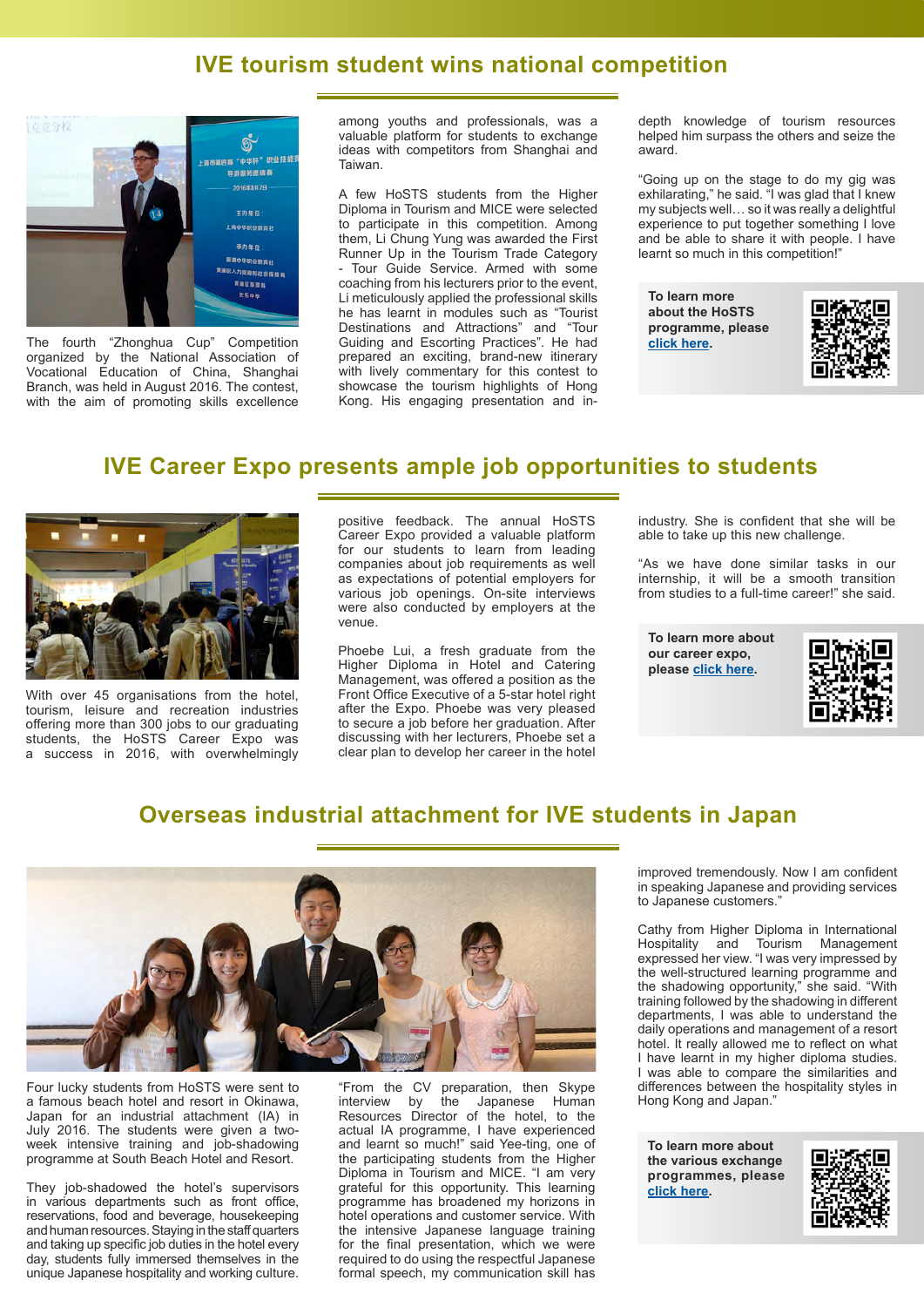#### **Top-up degree articulation agreements**



To provide more articulation options for<br>our Higher Diploma graduates both in Higher Diploma graduates both Hong Kong and overseas universities, the

Discipline has signed a number of topup degree articulation agreements with strategically selected overseas institutions, such as MODUL University in Vienna, Austria; Queensland University and the Blue Mountains International Hospitality Management School in Australia; and the Emirates Academy of Hospitality Management in Dubai, to name a few. These universities will offer hospitality and tourismrelated top-up degree programmes for IVE HoSTS graduates who wish to complete their degree programme abroad. With these agreements in place, HoSTS graduates will have multiple articulation pathways for them to choose the most suitable option should they wish to do a top-up degree programme.

**To learn more about the top-up degree articulation, please [click here.](http://www.vtc.edu.hk/hosts/ivesite/html/en/topupprogramme.html)**



#### **Lady Ivy Wu Scholarship: One-term exchange to Brisbane, Australia**



Thanks to the generous donation made by Lady Ivy Wu, two selected students from the Higher Diploma in Tourism and MICE were awarded a scholarship to participate in a one-term overseas academic exchange programme in Brisbane, Australia from July to September 2016. The two students, Bobo and Sameer, attended one whole term of a Tourism Management Programme at the Queensland Institute.

Apart from classroom learning, the students, together with their Australian classmates, participated in many industry visits and field trips. They were given a behind-the-scenes visit to Brisbane Airport that enabled them to understand more about the airport's operations and the real working environment of the aviation industry. Adding more memorable experiences to the exchange, the students were well looked after by their homestay families and were taken to see all the famous tourist attractions like the Gold Coast, Mount Cootha and Brisbane River during their stay.

"This one-term exchange programme in Brisbane gave me so many unforgettable experiences," said Bobo. "I visited different attractions in Australia that enriched my knowledge in tourist destination management. Also, I was deeply inspired by the learning and teaching style at the Queensland Institute. During lessons, the teachers created an interactive atmosphere for discussion in order to facilitate students' learning. Now my English proficiency has greatly improved and I am confident in speaking English with foreigners.

Sameer was grateful to meet his homestay family during the exchange programme. "They gave me a warm welcome and helped me out with everything possible. I still remember they always encouraged me to participate in their family activities. They also introduced their friends and family members to me and we had so many nice gatherings and outings at the weekends."

#### **Dubai, United Arab Emirates**

In 2016, 24 students from Higher Diploma in International Hospitality and Tourism Management and Higher Diploma in Hotel and Catering Management went on a oneweek exchange programme to the Emirates Academy of Hospitality Management (EAHM) in Dubai – a leading hospitality management school in the Middle East.

Apart from guest lectures and student





mingling sessions, the group visited famous landmarks such as the world's only 7-star hotel, the Dubai Museum and the Sheikh Mohammed Centre. It helped them learn more about the culture, habits, religion and cuisine of the Middle East. Students now understand more about the characteristics and types of service required for Middle Eastern customers, who have become a top target group for the hospitality industry in Hong Kong.

Learning aside, some leisure activities were also arranged for the students. They visited major attractions such as the Dubai Grand Mosques, local markets and the fascinating Desert Safari.

**To learn more about the various exchange programmes, please [click here.](http://www.vtc.edu.hk/hosts/ivesite/html/en/exchangeprogrammes.html)**